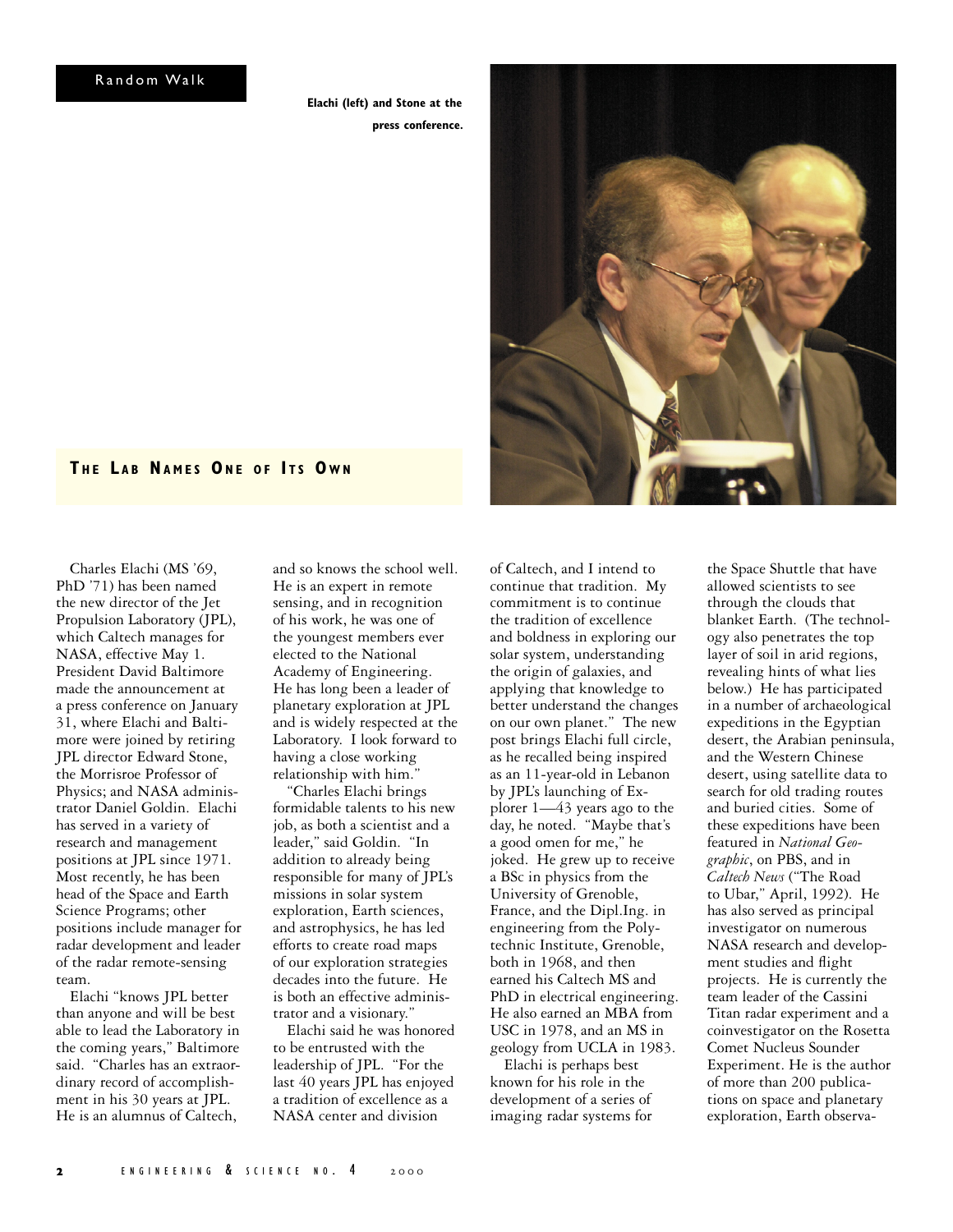tion from space, active microwave remote sensing, wave propagation and scattering, electromagnetic theory, lasers, and integrated optics, and he holds several patents in those fields. He has written three textbooks on remote sensing and has taught EE/Ge 157, Introduction to the Physics of Remote Sensing, since 1982.

 In 1988, the *Los Angeles Times* selected him as one of "Southern California's rising stars who will make a difference in L.A." In 1989, Asteroid 1982 SU was renamed 4116 Elachi in recognition of his contributions to planetary exploration.

Elachi is the second Caltech alumnus to be named director of JPL. The first, William Pickering (BS '32, PhD '36), headed the lab from 1954 to 1976.  $\Box - JP$ 



**On February 12, NEAR Shoemaker became the first spacecraft to land on an asteroid—all the more impressive when you consider that this legless orbiter was never designed to land on anything. NASA's Near Earth Asteroid Rendezvous mission, which was renamed in honor of the late Eugene Shoemaker (BS '47), the father of planetary geology, had been in close orbit around the 21-mile long Eros for a year. The craft touched down at a gentle four miles an hour and in an orientation that allowed its solar panels to continue to function, so jubilant scientists turned its gamma-ray spectrometer back on to get a close-up analysis of Eros's surface mineralogy. In this image mosaic, taken from an orbital altitude of 200 kilometers, the arrow points to the landing site. Gene's gotta be happy….**

# **SNIFE ME A TUNE**

When Hamlet told the courtiers they would eventually "nose out" the hidden corpse of Polonius, he was perhaps a better neurobiologist than he realized. According to research by Caltech neuroscientists, the brain creates subtle temporal codes to identify odors. Some neural signals change over the duration of a sniff, giving first a general notion of the type of odor, then a more subtle discrimination that leads to precise recognition of the smell. In the February 2 issue of the journal *Science*, Gilles Laurent, associate professor of biology and computation and neural systems, and postdoc Rainer W. Friedrich, now at the Max Planck Institute in Heidelberg, Germany, report that certain neurons respond to an odor through a complicated process that evolves over a brief period of time. These neurons, called mitral cells because they resemble miters—the pointed hats worn by bishops—are found by the thousands in the human olfactory bulb.

"We're interested in how ensembles of neurons encode sensory information," explains Laurent. "So we're less interested in where the relevant neurons lie, as revealed by brain mapping studies, than in the patterns of firing these neurons produce and in figuring out from these patterns how recognition, or decoding, works."

The researchers used zebra fish because these animals have comparatively few mitral cells and because much is already known about the types of odors that are behaviorally relevant to them. But the study likely applies to other animals, including humans, because the olfactory systems of most living creatures appear to follow the same basic principles. After placing electrodes in the brains of individual fishes, they were subjected to sequences of 16 odor components found in foods they normally seek. Analyzing the signals from the mitral cells showed that the information the fish could extract about a stimulus became more precise as time went by. The finding was surprising because the signals extracted from the receptor neurons located upstream of the mitral cells showed no such temporal evolution. "It looks as if the brain actively transforms static patterns into dynamic ones and in so doing, manages to amplify the subtle differences that are hard to perceive between static patterns," Laurent says.

"Music may provide a useful analogy. Imagine that the olfactory system is a chain of choruses—a receptor chorus, feeding onto a mitral-cell chorus, and so on—and that each odor causes the receptor chorus to produce a chord. Two similar odors evoke two very similar chords, making discrimination difficult. What the mitral-cell chorus does is to transform each chord it hears into a musical phrase, in such a way that the difference between these phrases becomes greater over time. In this way, odors that initially 'sounded' alike progressively become more easily identified."

In other words, when we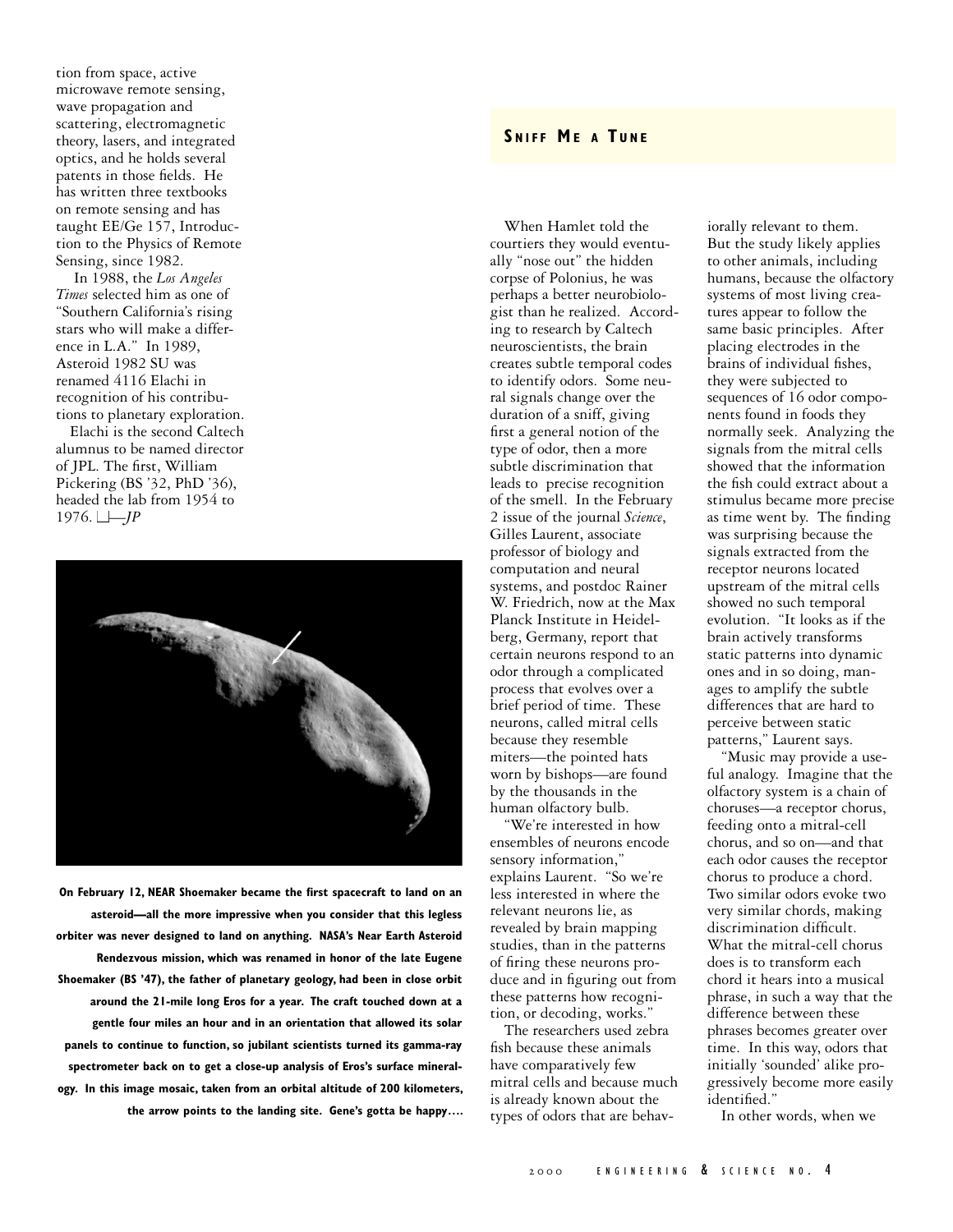detect a citrus smell in a garden, for example, the odor is first conveyed by the receptors to the mitral cells. This initial firing allows for little more than the generic detection of the citrus nature of the smell. Within a few tenths of a second, however, new mitral cells are recruited, leading the pattern of activity to change rapidly. This quickly allows us to determine whether the citrus smell is actually a lemon or an orange.

However, the individual tuning of the mitral cells first stimulated by the citrus odor does not become more specific. Instead, the manner in which the firing patterns unfold through the lateral circuitry of the olfactory bulb is ultimately responsible for the fine discrimination of the odor. "Hence, as the system evolves, it loses information about the class of odors, but becomes able to convey information about precise identity," says Laurent. ■—*RT*

**T H E I N S A N D OU T S O F OV E R - A N D U N D E RVOT E S**

 In December, following the contentious vote counting in the presidential election, Caltech and MIT decided to join forces to develop a voting system that will be easy to use, reliable, secure, and modestly priced. The project was the brainchild of the institutions' two presidents— Caltech's David Baltimore and MIT's Charles Vest—and, with \$250,000 funding from the Carnegie Corporation, faculty from both campuses began collecting data and studying the range of voting methods across the nation.

Early in February, the Caltech/MIT Voting Technology Project submitted a preliminary report to the task force studying the election in Florida. Their nationwide study of voting machines offers further evidence supporting the task force's call to replace punch card voting in Florida. The statistical analysis also uncovered a more surprising finding: electronic voting, as currently implemented, has performed less well than was widely believed.

The report examines the effect of voting technologies on unmarked and/or spoiled ballots. Researchers from both universities are collaboratively studying five voting technologies: paper

ballots with hand-marked votes, lever machines, punch cards, optical scanning devices, and direct-recording electronic devices (DREs), which are similar to automatic teller machines.

The study focuses on so-called "undervotes" and "overvotes," which are combined into a group of uncounted ballots called "residual votes." These include ballots with votes for more than one candidate, with no vote, or that are marked in a way that is uncountable.

Careful statistical analysis shows that there are systematic differences across technologies, and that paper ballots, optical scanning devices, and lever machines have significantly lower residual voting rates than punch-card systems and DREs. Overall, the residual voting rate for the first three systems averages about 2 percent, and for the last two systems averages about 3 percent.

 This study is the most extensive analysis ever of the effects of voting technology on under- and overvotes. The study covers the entire country for all presidential elections since 1988, and examines variations at the county level. When the

study is complete, it will encompass presidential elections going back to 1980, and will examine a finer breakdown of the different technologies, and a breakdown of residual votes into its two components: over- and undervotes. A final report will be released in June.

The analysis is complicated by the fact that voting systems vary from county to county and across time. When a system is switched, say from lever machines to DREs, the number of residual votes can go up due to voter unfamiliarity with the new technology.

"We don't want to give the impression that electronic systems are necessarily inaccurate, but there is much room for improvement," said Thomas Palfrey, Caltech professor of economics and political science.

"Electronic voting technology is in its infancy and seems the most likely one to benefit significantly from new innovations and increased voter familiarity," states the 13-page report.

Other Caltech members of the Voting Technology Project are Michael Alvarez, associate professor of political science, and Jehoshua Bruck, professor of computation and neural systems and electrical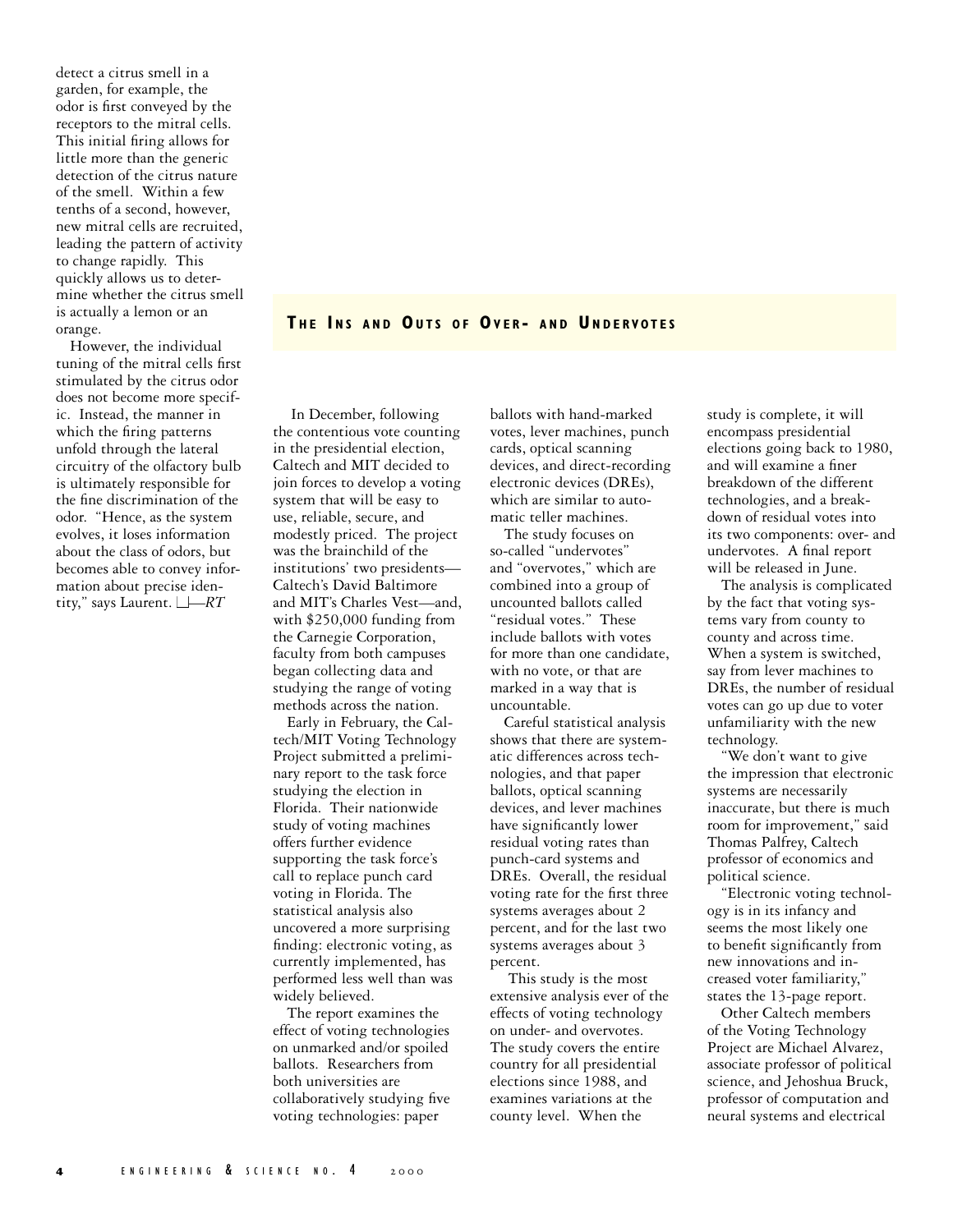# **T H E J U P I T E R E F F E C T**

engineering. Participating from MIT are Stephen Ansolabehere, professor of political science, and Nicholas Negroponte, chairman of the Media Lab.

Check the web at www.vote.caltech.edu for further information, or see www.vote.caltech.edu/ Reports/report1.pdf for the report itself.  $\Box$ *-JP* 

In a study that strengthens the likelihood that solar systems like our own are still being formed, an international team of scientists has reported that three young stars in the sun's neighborhood have the raw materials necessary for the formation of Jupiter-sized planets. Data obtained from the European Space Agency's Infrared Space Observatory (ISO) indicate for the first time that molecular hydrogen is present in the debris disks around young nearby stars. The results are important because experts have long thought that primordial hydrogen—the central building block of gas giants such as Jupiter and



**Alan Alda is Richard Feynman in QED, a new play based on Tuva or Bust! and other Feynman tales. Fittingly, the world premiere is at the Mark Taper Forum, just down the Pasadena Freeway from Feynman's old haunts. It runs through May 13; tickets are available at www.TaperAhmanson.com or (213) 628-2772. On a recent visit to campus to soak up the atmosphere, Alda dined with president Baltimore and assorted campus luminaries.**  Saturn—is no longer present in the sun's stellar vicinity in sufficient quantities to form new planets.

"We looked at only three stars, but the results could indicate that it's easier to make Jupiter-sized planets than previously thought," said Geoffrey Blake (PhD '86), professor of cosmochemistry and planetary sciences and professor of chemistry at Caltech and the corresponding author of the study, which made the cover of *Nature* on January 3. "There are over 100 candidate debris disks within about 200 light-years of the sun, and our work suggests that many of these systems may still be capable of making planets."

The abundance of Jupitersized planets is good news, though indirectly, in the search for extraterrestrial life. A gas giant such as Jupiter may not be particularly hospitable for the formation of life, but experts think the mere presence of such huge bodies in the outer reaches of a solar system protects smaller rocky planets like Earth from catastrophic comet and meteor impacts. A Jupitersized planet possesses a gravitational field sufficient to kick primordial debris into the farthest reaches of the solar system, as Jupiter has presumably done by sending perhaps billions of comets safely away from Earth into the Oort Cloud, which lies beyond the orbit of Pluto. If comets and meteors were not ejected by gas giants, Blake said, life on Earth (and any other Earth-like planets) could periodically be "sterilized" by impacts. "A comet the size of Hale-Bopp, for example, would vaporize much of Earth's oceans if it hit there. The impact from a 500-kilometer object—about ten times the size of Hale-Bopp—could create nearly 100 atmospheres of rock vapor, the heat from which can evaporate all of Earth's oceans."

The researchers did not directly detect any planets in the study, but nonetheless found that molecular hydrogen was abundant in all three disks. In the disk surrounding Beta Pictoris, a Southern Hemisphere star that formed about 20 million years ago approximately 60 light-years from Earth, the team found evidence that hydrogen is present in a quantity at least one-fifth the mass of Jupiter, or about four Neptune's worth of material. The debris around 49 Ceti, which lies near the celestial equator in the constellation Cetus, was found to contain hydrogen in a quantity at least 40 percent of the mass of Jupiter. Saturn's mass is just under a third that of Jupiter. 49 Ceti, which is about 10 million years old, is roughly 200 light-years from Earth. Best of all was a 10-million-yearold Southern Hemisphere star about 260 light-years away that goes by the rather unpoetic name HD135344. That star's debris disk was found to contain the equivalent of at least six Jupiter masses of molecular hydrogen.

The study also confirmed that planetary formation is not limited to a narrow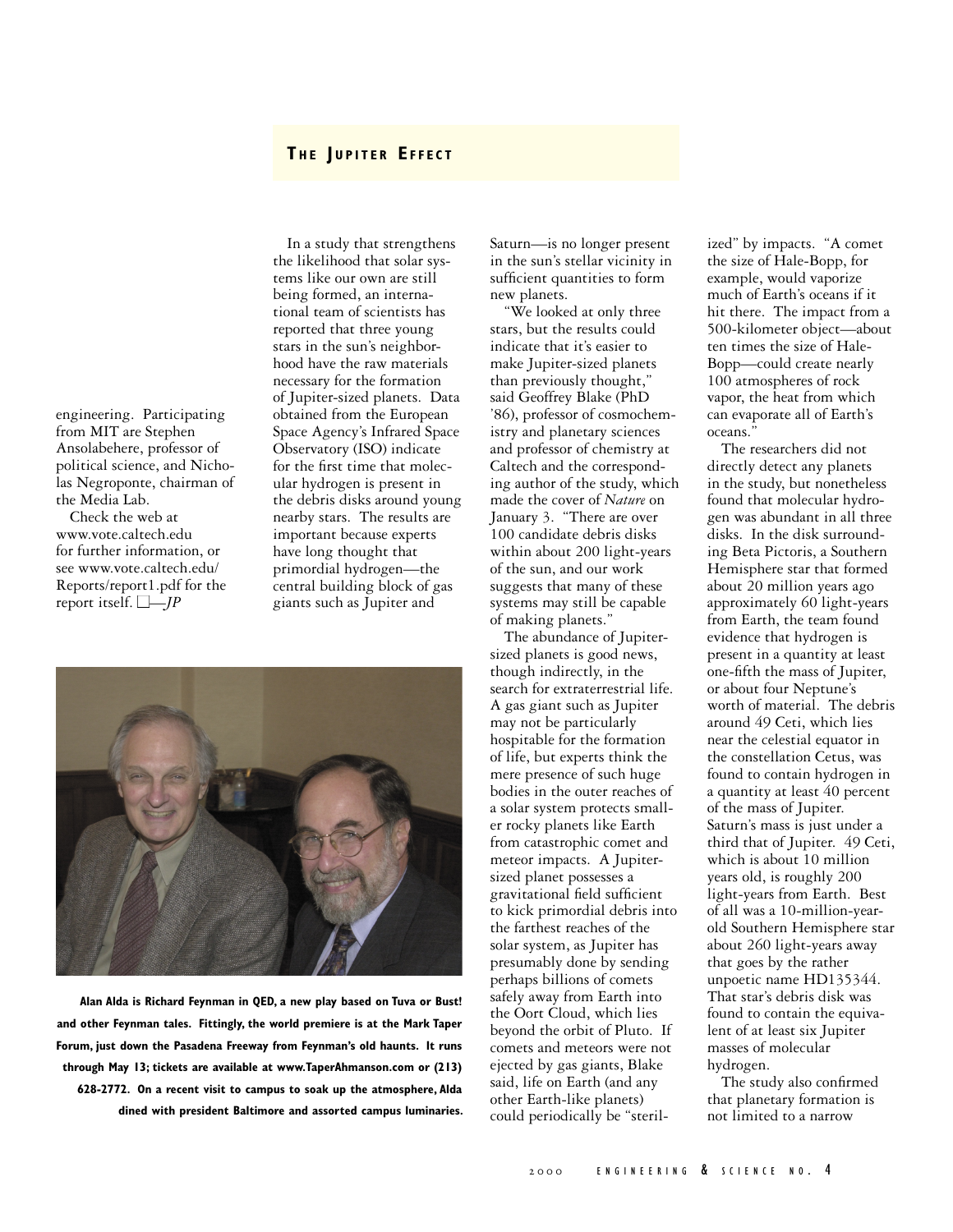"window" early in the life of a star, as previously thought. Because molecular hydrogen is quite difficult to detect from ground-based observatories, experts have relied on measurements of the more easily detectable carbon monoxide (CO) to model the gas dynamics of developing solar systems. But because the CO tends to dissipate quite rapidly early on, researchers assumed that the molecular hydrogen likewise vanished. This presumed lack of hydrogen limited the time in which Jupiter-sized planets could form. However, the new study, coupled with recent theoretical models, shows that CO is not a particularly good proxy for the total gas mass surrounding a new star.

Blake said the study opens new doors to the understanding of planetary growth processes around sun-like stars. He and his colleagues anticipate further progress when the Space Infrared Telescope Facility (SIRTF) and the Stratospheric Observatory for Infrared Astronomy (SOFIA) are launched in 2002. SIRTF, which will have its science headquarters at Caltech, alone could detect literally hundreds of stars that still contain enough primordial hydrogen in their debris disks to form Jupiter-sized planets.

The other authors are professor Ewine F. van Dishoeck and Wing-Fai Thi, the study's lead author, both of the Leiden University in the Netherlands; Jochen Horn and professor Eric Becklin, both of the UCLA Department of Physics and Astronomy; Anneila Sargent (MS '67, PhD '77), professor of astronomy at Caltech; Mario van den Ancker of the Harvard-Smithsonian Center for Astrophysics; and Antonella Natta of the Astrophysical Observatory of Arcetri in Florence, Italy.  $\Box - RT$ 

# **OF CELL PHONES, MEMORY CELLS, AND F L A S H Y NA N O C RY S TA L S**

Scientists at Caltech and Agere Systems, formerly known as the Microelectronics Group of Lucent Technologies, have developed a technique that could result in a new generation of reliable nanoscale memory chips and smaller, less expensive cellular phones and digital cameras. Announced December 13 at the International Electron Devices Meeting, the work applies to so-called

"flash" memory, which continues to store information even when the device is turned off. This information could include personal phone directories in a cellular phone or the pictures captured by a digital camera. A typical flash-memory chip stores 16 to 32 million bits of data, with each bit in a separate "cell." As chip sizes decrease, the cells become more difficult to make leakproof, and

### **¿OY E , CHICOS, D O N D E E S T Á E L OB S E RVATO R I O ?**

Los Angeles-area high school students will team up with Caltech researchers to study ultrahigh-energy cosmic rays on their own campuses, thanks to a recent grant from the Weingart Foundation, which donated \$100,000 to establish the California HIgh school Cosmic-ray ObServatory (CHICOS) on four campuses in the Northridge area initially, expanding to at least 25 and possibly hundreds of sites eventually. Three of the four initial schools have a high number of students who are underrepresented in the sciences, which means the program may assist in increasing the number of future scientists in the United States. The schools are the Sherman Oaks Continuing Education School, and

Sylmar, Van Nuys, and Harvard Westlake High Schools.

The research will be coordinated by Professor of Physics Robert McKeown. The program will also incorporate a high school teacher education component coordinated by Dr. Ryoichi Seki at California State University, Northridge. Teachers will develop curriculum materials to help their students participate in this research. Caltech will host a summer workshop where physics teachers and students can participate in the construction of new detector stations for deployment at additional sites.

The detector hardware, associated electronics, and computer equipment will form a networked system

among the high schools. A large array of this type will enable the study of ultrahighenergy cosmic rays through the detection of "showers," several kilometers in radius, of secondary particles the rays create in the Earth's atmosphere. These are the highest-energy particles ever observed in nature, and thus are of great current interest in the astrophysics and particlephysics community. Thus, while establishing a state-ofthe-art experimental facility, this project will provide an exceptional educational experience for local high school students. When a majority of the 25 sites are operating, it is expected that the project will yield significant scientific results that will be reported in the scientific literature. ■—*JP*